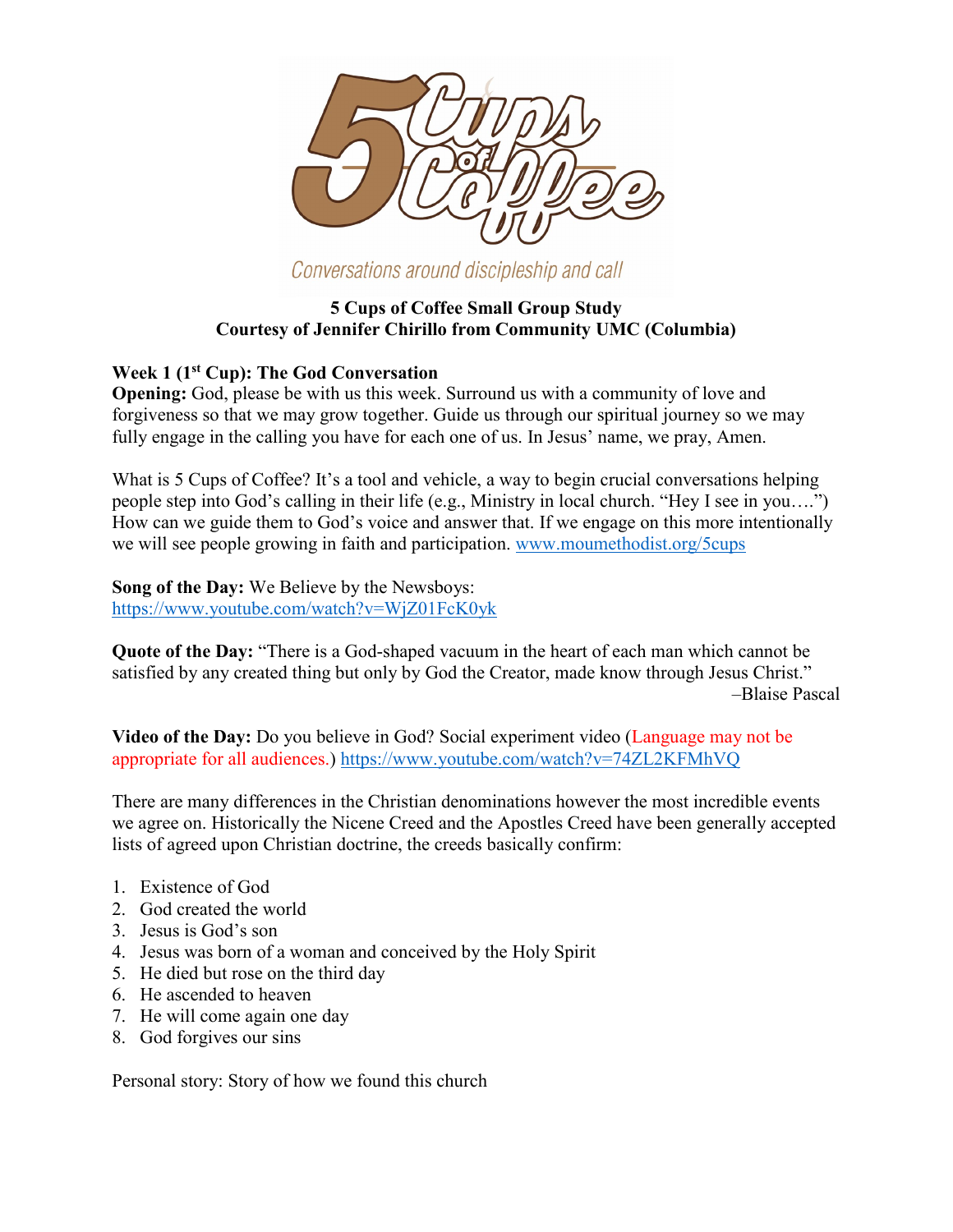## **Exodus 3:1-15 (NLT): Moses and the Burning Bush**

3 One day Moses was tending the flock of his father-in-law, Jethro,[\[a\]](https://www.biblegateway.com/passage/?search=Exodus+3%3A1-15&version=NLT#fen-NLT-1581a) the priest of Midian. He led the flock far into the wilderness and came to Sinai,  $[**b**]$  the mountain of God. <sup>2</sup> There the angel of the LORD appeared to him in a blazing fire from the middle of a bush. Moses stared in amazement. Though the bush was engulfed in flames, it didn't burn up. <sup>3</sup> "This is amazing," Moses said to himself. "Why isn't that bush burning up? I must go see it."

<sup>4</sup> When the LORD saw Moses coming to take a closer look, God called to him from the middle of the bush, "Moses! Moses!"

"Here I am!" Moses replied.

<sup>5</sup> "Do not come any closer," the LORD warned. "Take off your sandals, for you are standing on holy ground. <sup>6</sup> I am the God of your father<sup>[\[c\]](https://www.biblegateway.com/passage/?search=Exodus+3%3A1-15&version=NLT#fen-NLT-1586c)</sup>—the God of Abraham, the God of Isaac, and the God of Jacob." When Moses heard this, he covered his face because he was afraid to look at God.

 $<sup>7</sup>$  Then the LORD told him, "I have certainly seen the oppression of my people in Egypt. I have</sup> heard their cries of distress because of their harsh slave drivers. Yes, I am aware of their suffering. <sup>8</sup> So I have come down to rescue them from the power of the Egyptians and lead them out of Egypt into their own fertile and spacious land. It is a land flowing with milk and honey the land where the Canaanites, Hittites, Amorites, Perizzites, Hivites, and Jebusites now live. <sup>9</sup> Look! The cry of the people of Israel has reached me, and I have seen how harshly the Egyptians abuse them.  $\frac{10}{10}$  Now go, for I am sending you to Pharaoh. You must lead my people Israel out of Egypt."

 $11$  But Moses protested to God, "Who am I to appear before Pharaoh? Who am I to lead the people of Israel out of Egypt?"

 $12$  God answered, "I will be with you. And this is your sign that I am the one who has sent you: When you have brought the people out of Egypt, you will worship God at this very mountain."

<sup>13</sup> But Moses protested, "If I go to the people of Israel and tell them, 'The God of your ancestors has sent me to you,' they will ask me, 'What is his name?' Then what should I tell them?"

<sup>14</sup> God replied to Moses, "I AM WHO I AM.<sup>[\[d\]](https://www.biblegateway.com/passage/?search=Exodus+3%3A1-15&version=NLT#fen-NLT-1594d)</sup> Say this to the people of Israel: I AM has sent me to you." <sup>15</sup> God also said to Moses, "Say this to the people of Israel: Yahweh,[\[e\]](https://www.biblegateway.com/passage/?search=Exodus+3%3A1-15&version=NLT#fen-NLT-1595e) the God of your ancestors—the God of Abraham, the God of Isaac, and the God of Jacob—has sent me to you.

This is my eternal name,

my name to remember for all generations.

- 1. Describe God in one word.
- 2. What do you believe/know/hope about God?
- 3. How do you experience God in your life today and/or in the past?
- 4. Story of the bags for homeless
- 5. How does belief in God shape how you understand yourself and others?
- 6. How does your knowledge about God motivate you to action in the world?
- 7. In Moses' story, God speaks through a burning bush. What does God's voice sound like to you?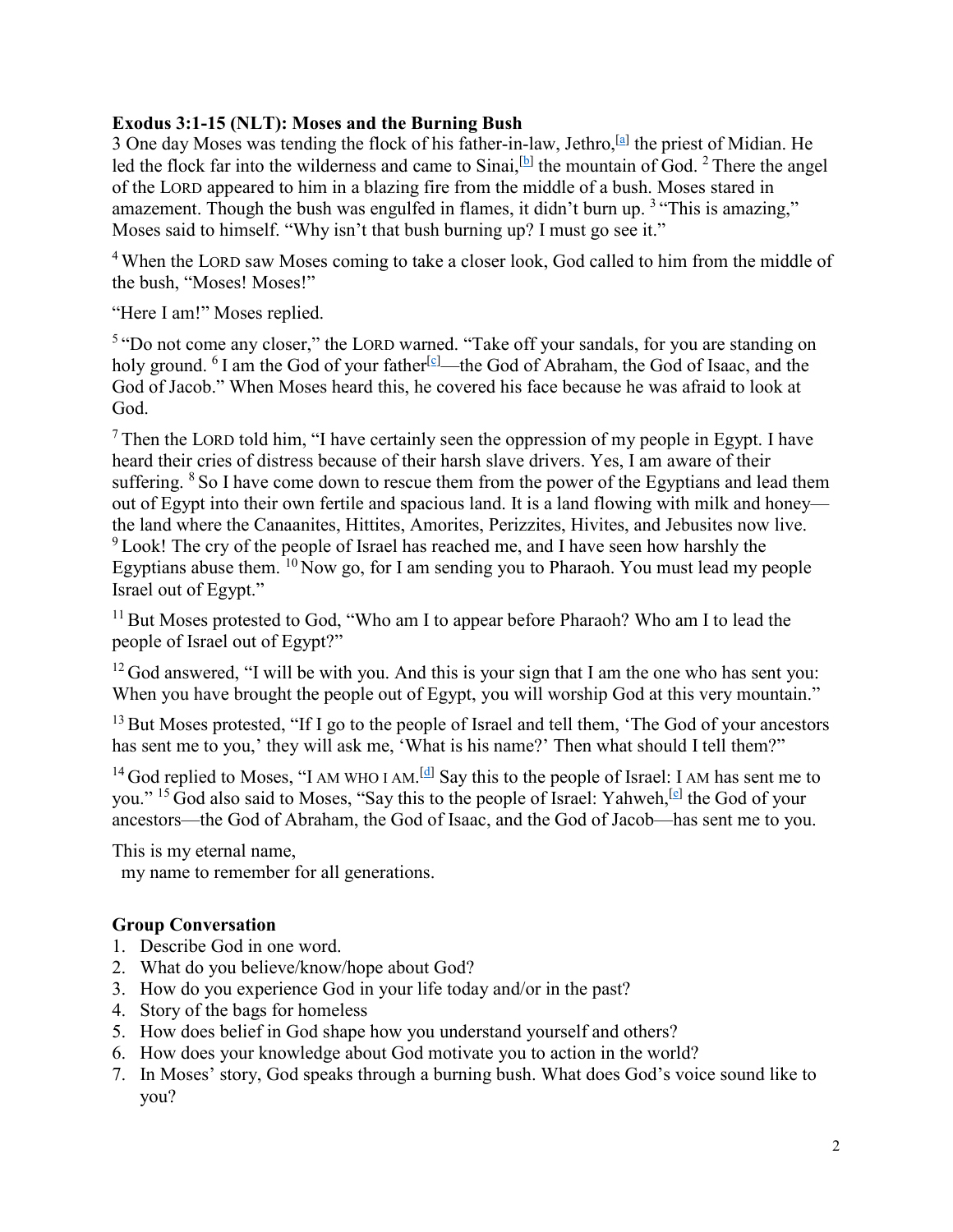8. How does it make you feel when you hear someone say they don't belief in God? Does the feeling change when it is someone close to you?

## **Week 2 (2nd Cup): The Gift Conversation**

**Opening:** We have different gifts, according to the grace given us. If a man's gift is prophesying, let him use it in proportion to his faith. If it is serving, let him serve; if it is teaching, let him teach; if it is encouraging; let him encourage; if it is contributing to the needs of others, let him give generously; if it is leadership, let him govern diligently; if it is showing mercy, let him do it cheerfully (Romans 12:6-8).

Lord, which gifts have You given me? I do not want to waste a drop of my life by being blind to my potential in You. I seek a deeper understanding of Your Word. I want to comprehend how You manifest Yourself through spiritual gifts in Your children. I long to explore the lives of men and women in Scripture who followed You and who actively lived out their gifts. According to the grace given me, I can live a fruitful life. I can share the amazing bounty of Your goodness with others. Help me to pay close attention to the work You are doing in my own heart. I want to see, understand, and cultivate the gifts that come from You. Amen.

**Song of the Day:** He Knows my Name by Francesca Batestelli <https://www.youtube.com/watch?v=XFVZTi2L-VQ>

**Quote of the Day:** "Your talent is God's gift to you. What you do with it is your gift back to God." –Leo Buscaglia

## **Video of the Day:** <https://www.youtube.com/watch?v=a6QgkYhEafM>

As a Christian I have always heard about finding my purpose and I think that listening and following your spiritual gifts allow us to do that more efficiently.

These are the list of spiritual gifts, raise your hand if you have the one I read aloud. List: Mercy, Leadership, Giving, Prophecy (prediction), Helps/serving, exhortation (i.e., the act or process of making a strong urging or appeal), teaching, evangelism (i.e., spread of Christian gospel), wisdom, knowledge, shepherding, faith, discernment (i.e., perception in the absence of judgment with a view to obtaining spiritual direction and understanding), administration, encouragement, intercession (i.e., action of intervening on behalf of another through prayer) and hospitality.

<http://www.umc.org/what-we-believe/exploring-your-spiritual-gifts>

## **1 Corinthians 12 (NIV): Concerning Spiritual Gifts**

12 Now about the gifts of the Spirit, brothers and sisters, I do not want you to be uninformed. <sup>2</sup> You know that when you were pagans, somehow or other you were influenced and led astray to mute idols.<sup>3</sup> Therefore I want you to know that no one who is speaking by the Spirit of God says, "Jesus be cursed," and no one can say, "Jesus is Lord," except by the Holy Spirit.

<sup>4</sup> There are different kinds of gifts, but the same Spirit distributes them. <sup>5</sup> There are different kinds of service, but the same Lord. <sup>6</sup> There are different kinds of working, but in all of them and in everyone it is the same God at work.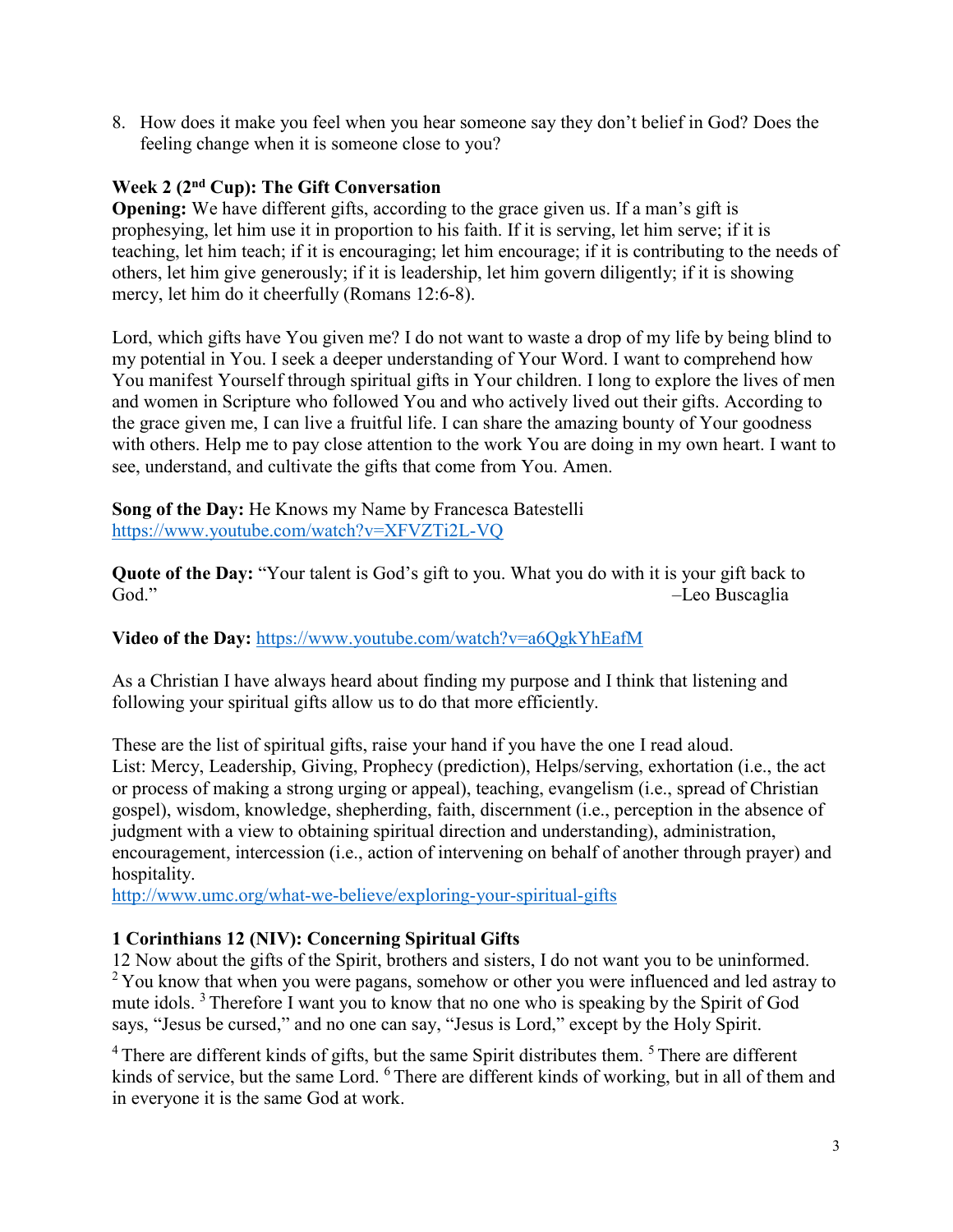$<sup>7</sup>$  Now to each one the manifestation of the Spirit is given for the common good.  $<sup>8</sup>$  To one there is</sup></sup> given through the Spirit a message of wisdom, to another a message of knowledge by means of the same Spirit, <sup>9</sup> to another faith by the same Spirit, to another gifts of healing by that one Spirit,  $10$  to another miraculous powers, to another prophecy, to another distinguishing between spirits, to another speaking in different kinds of tongues,  $[4]$  and to still another the interpretation of tongues.<sup>[\[b\]](https://www.biblegateway.com/passage/?search=1+Corinthians+12&version=NIV#fen-NIV-28645b) 11</sup> All these are the work of one and the same Spirit, and he distributes them to each one, just as he determines.

Unity and Diversity in the Body

 $12$  Just as a body, though one, has many parts, but all its many parts form one body, so it is with Christ. <sup>13</sup> For we were all baptized by<sup>[c]</sup> one Spirit so as to form one body—whether Jews or Gentiles, slave or free—and we were all given the one Spirit to drink. <sup>14</sup> Even so the body is not made up of one part but of many.

<sup>15</sup> Now if the foot should say, "Because I am not a hand, I do not belong to the body," it would not for that reason stop being part of the body. <sup>16</sup> And if the ear should say, "Because I am not an eye, I do not belong to the body," it would not for that reason stop being part of the body. <sup>17</sup> If the whole body were an eye, where would the sense of hearing be? If the whole body were an ear, where would the sense of smell be? <sup>18</sup> But in fact God has placed the parts in the body, every one of them, just as he wanted them to be. <sup>19</sup> If they were all one part, where would the body be?  $20$  As it is, there are many parts, but one body.

 $21$  The eye cannot say to the hand, "I don't need you!" And the head cannot say to the feet, "I don't need you!" <sup>22</sup> On the contrary, those parts of the body that seem to be weaker are indispensable,  $^{23}$  and the parts that we think are less honorable we treat with special honor. And the parts that are unpresentable are treated with special modesty, <sup>24</sup> while our presentable parts need no special treatment. But God has put the body together, giving greater honor to the parts that lacked it,  $^{25}$  so that there should be no division in the body, but that its parts should have equal concern for each other. <sup>26</sup> If one part suffers, every part suffers with it; if one part is honored, every part rejoices with it.

 $^{27}$  Now you are the body of Christ, and each one of you is a part of it.  $^{28}$  And God has placed in the church first of all apostles, second prophets, third teachers, then miracles, then gifts of healing, of helping, of guidance, and of different kinds of tongues. <sup>29</sup> Are all apostles? Are all prophets? Are all teachers? Do all work miracles? <sup>30</sup> Do all have gifts of healing? Do all speak in tongues<sup>[\[d\]](https://www.biblegateway.com/passage/?search=1+Corinthians+12&version=NIV#fen-NIV-28665d)</sup>? Do all interpret?  $31$  Now eagerly desire the greater gifts.

- 1. Why should we learn about our spiritual gifts? God stresses the importance, part of God's design to grow the church, meeting the needs of others through our service with the use of spiritual gifts, allow God to work through us.
- 2. Have you had a problem come up and immediately you thought of someone that would be perfect for the situation?
- 3. Do you have a sense of your spiritual gifts and natural talents? What are they?
- 4. Who has affirmed these gifts and talents in you?
- 5. How have you used these gifts and talents to benefit yourself?
- 6. How have you used these gifts and talents to benefit others?
- 7. What do you want to do with your gifts and talents?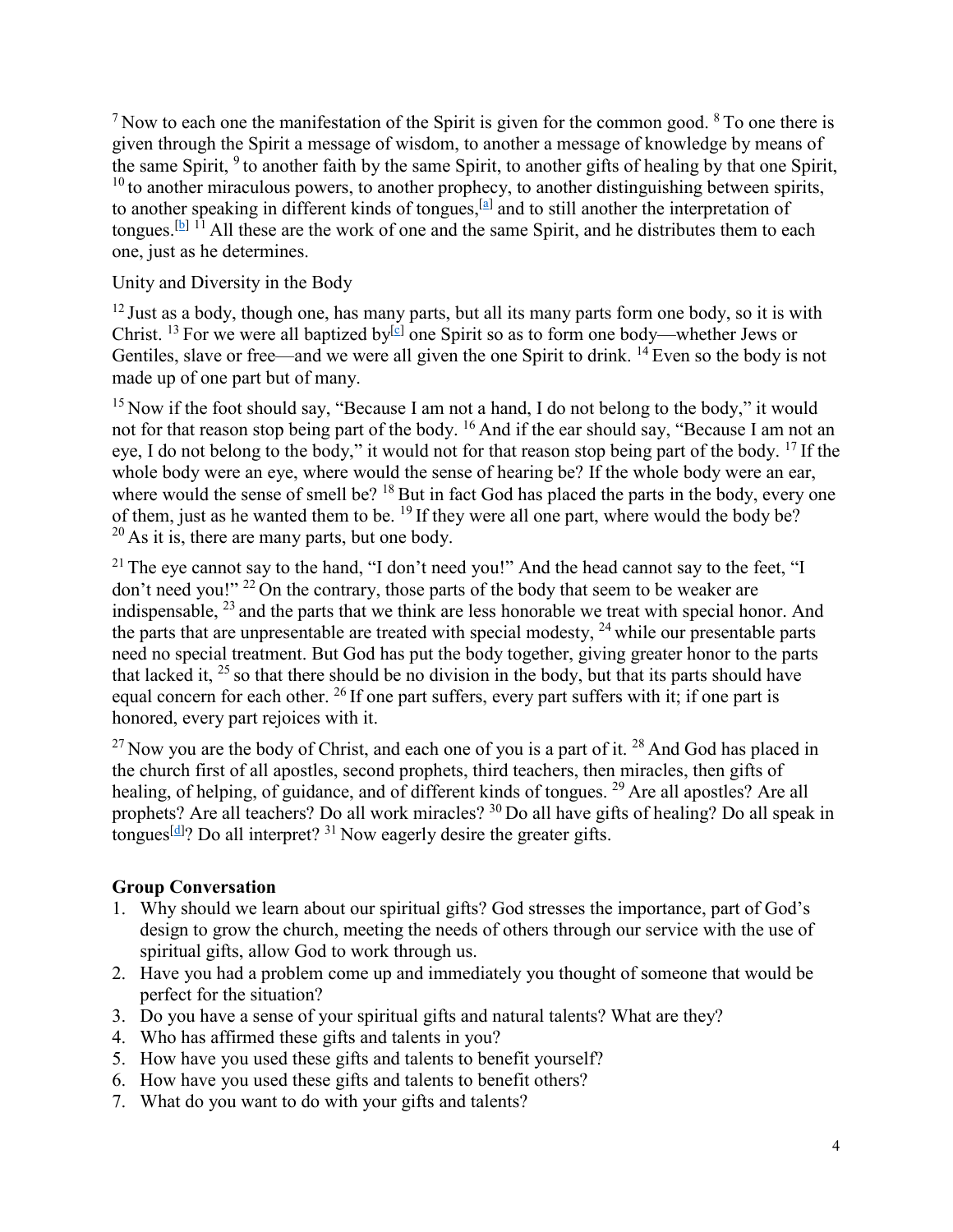## **Week 3 (3rd Cup): The Passion Conversation**

**Opening:** Speak up for those who cannot speak for themselves for the rights of all who are destitute. Speak up and judge fairly; defend the rights of the poor and needy (Proverbs 31:8-9).

Lord, I pray for the many people who struggle to make ends meet: the families who face a life of shelters and job-searching, the mothers who care for their children and sacrifice their own health and well-being. Lord, pour out Your mercy on Your children living in poverty and fear of the future. Help me reach out to ease the burden of another person. Am I looking closely at those people within my very reach? Who needs assistance? When I have so much, let me multiply the blessings You give to me by extending them to other people. Your plan is not for a few to prosper. Allow me the willingness to be a steward of kindness and wealth. It is all about speaking up and showing up for Your children in need. Amen.

**Song of the Day:** "Do Something" by Matthew West [https://www.youtube.com/watch?v=b\\_RjndG0IX8](https://www.youtube.com/watch?v=b_RjndG0IX8)

**Quote of the Day:** "You may never know what results come of your action, but if you do nothing there will be no results."

**Video of the Day:** <https://youarewhollyloved.com/category/spiritual-passion/>

#### **Luke 18:1-8 (MSG): The Story of the Persistent Widow**

18 1-3 Jesus told them a story showing that it was necessary for them to pray consistently and never quit. He said, "There was once a judge in some city who never gave God a thought and cared nothing for people. A widow in that city kept after him: 'My rights are being violated. Protect me!'

4-5 "He never gave her the time of day. But after this went on and on he said to himself, 'I care nothing what God thinks, even less what people think. But because this widow won't quit badgering me, I'd better do something and see that she gets justice—otherwise I'm going to end up beaten black-and-blue by her pounding.'"

6-8 Then the Master said, "Do you hear what that judge, corrupt as he is, is saying? So what makes you think God won't step in and work justice for his chosen people, who continue to cry out for help? Won't he stick up for them? I assure you, he will. He will not drag his feet. But how much of that kind of persistent faith will the Son of Man find on the earth when he returns?"

- 1. We have all had those times when we feel like we are going through the motions and our spiritual journey may be stale. Did you identify that quickly? How did you get out of it? What set your sole back on fire?
- 2. What is something that you do well and enjoy doing?
- 3. What are some things that really fire you up or bother you? (e.g., social justice issues: STDs, Anti-social behavior, poverty, drug and alcohol abuse, prostitution, economic deprivation, unemployment, human trafficking).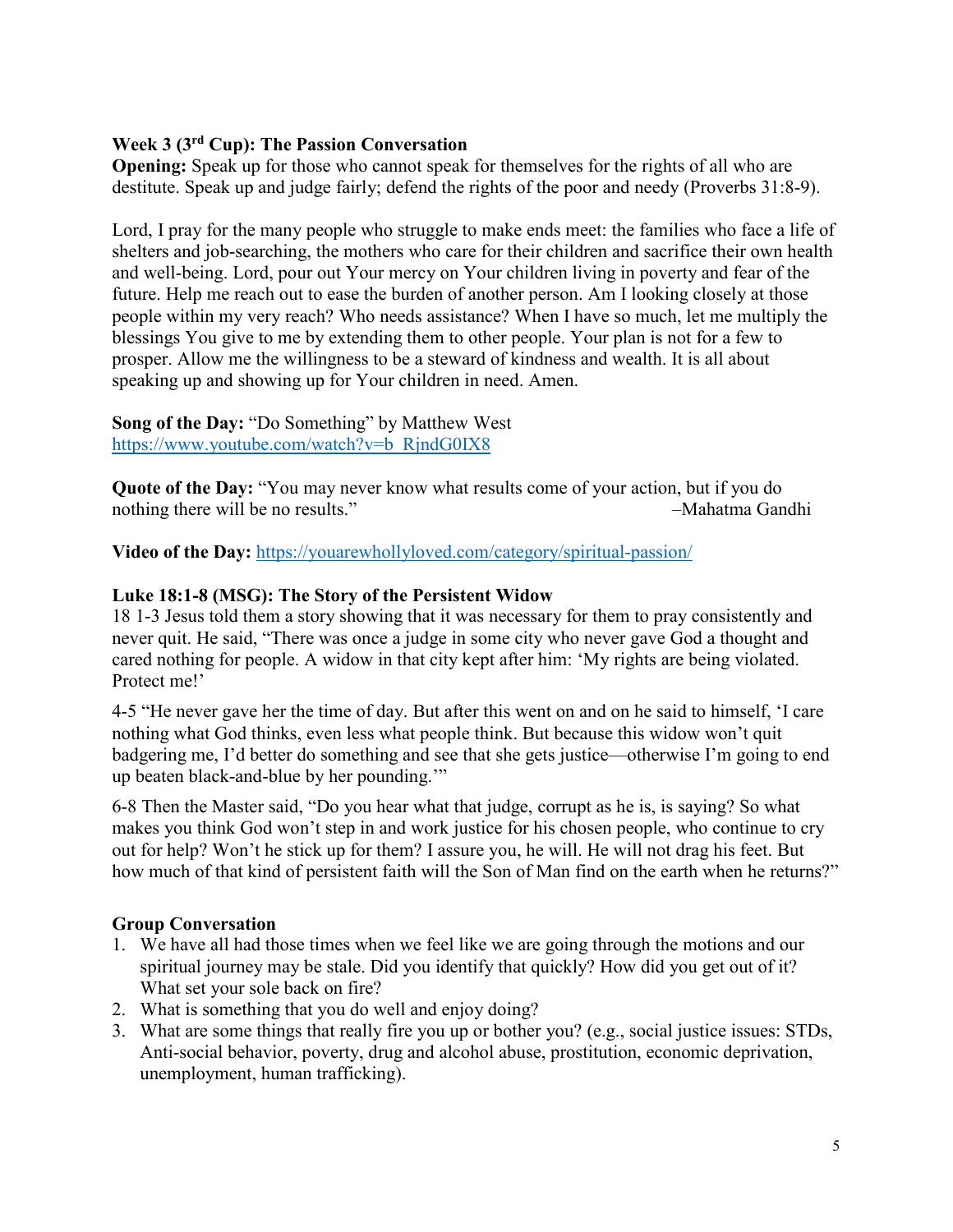- 4. What are somethings that you could talk about/write about/think about/do for long periods of time and never get bored?
- 5. Has anyone ever commended you for your enthusiasm about something? What was it?
- 6. If you could give a million dollars to someone/something, what would it be? Why? What would you want them to do with the money? (e.g., [https://unshackled.org/\)](https://unshackled.org/)

#### **Week 3 Continued (31/2 Cups): The Passion Conversation**

**Song of the Day:** Africa by Angel City Chorale, [https://www.youtube.com/watch?v=-c9](https://www.youtube.com/watch?v=-c9-poC5HGw) [poC5HGw](https://www.youtube.com/watch?v=-c9-poC5HGw)

Seasons of spiritual darkness are common, but it often looks and feels different for everyone:

- 1. Your daily fear of future tragedy erodes your affection to God.
- 2. Your experience in worship is empty and distracted.
- 3. You feel unimpressed, aloof to the things of God.
- 4. Patterns of repentance crumble and fade.
- 5. The preached word seems boring.
- 6. Hymns prompt only an irregular cadence of exhausted sighs
- 7. Spiritual advice trips over its own triteness on its way to cynical ears.
- 8. Christian articles online induce more guilt than help.
- 9. Prayers feel distant and unreceived.

#### **How to get out of a spiritual rut:**

**1. Be honest about your heart.** I waited patiently for the Lord; he inclined to me and heard my cry. He drew me up from the pit of destruction; out of the miry bog" Psalm 40:1-2. Let's be honest about what we feel toward God-our tangled thoughts, our slogging feet, our raw experiences, our dulling passions, our disappointed expectations.

*Sharing: Tell me of a time you have been disappointed and wanted something to go a different way. Looking back now if it went the way you wanted it to do you believe your life would have changed either for the better or worse?*

- 2. **Shed an old skin.** God may have a design for you that is even better than the life you have been living. A time of darkness may be His signal that you have reached the end of one stage in your life. Be flexible enough to turn over a new page and start the next chapter. That doesn't mean that the in between stage isn't frustrating and the next chapter might be more commitment than you wanted. Take those frustrations to your prayer life, complain to this group that is what we are here for. You don't have to start a new chapter alone. When I have these instances I have a simple but intentional morning prayer "God, please show me what you have for me to practice today." Warning: You may receive answers that make you uncomfortable, take you out of your element.
- 3. **See the good, expect the best.** Your mind is a powerful tool. Don't waste it brooding over what you don't have, aren't experiencing, didn't receive. That kind of negative thinking will only leave you feeling more discouraged, depressed and dissatisfied. A healthier approach is to see the good and expect the best.

Apply to your experience the promise of God spoken through the prophet Jeremiah: "'I know the plans I have for you,' declares the Lord, 'plans to prosper you and not to harm you, plans to give you hope and a future'" (Jer 29:11).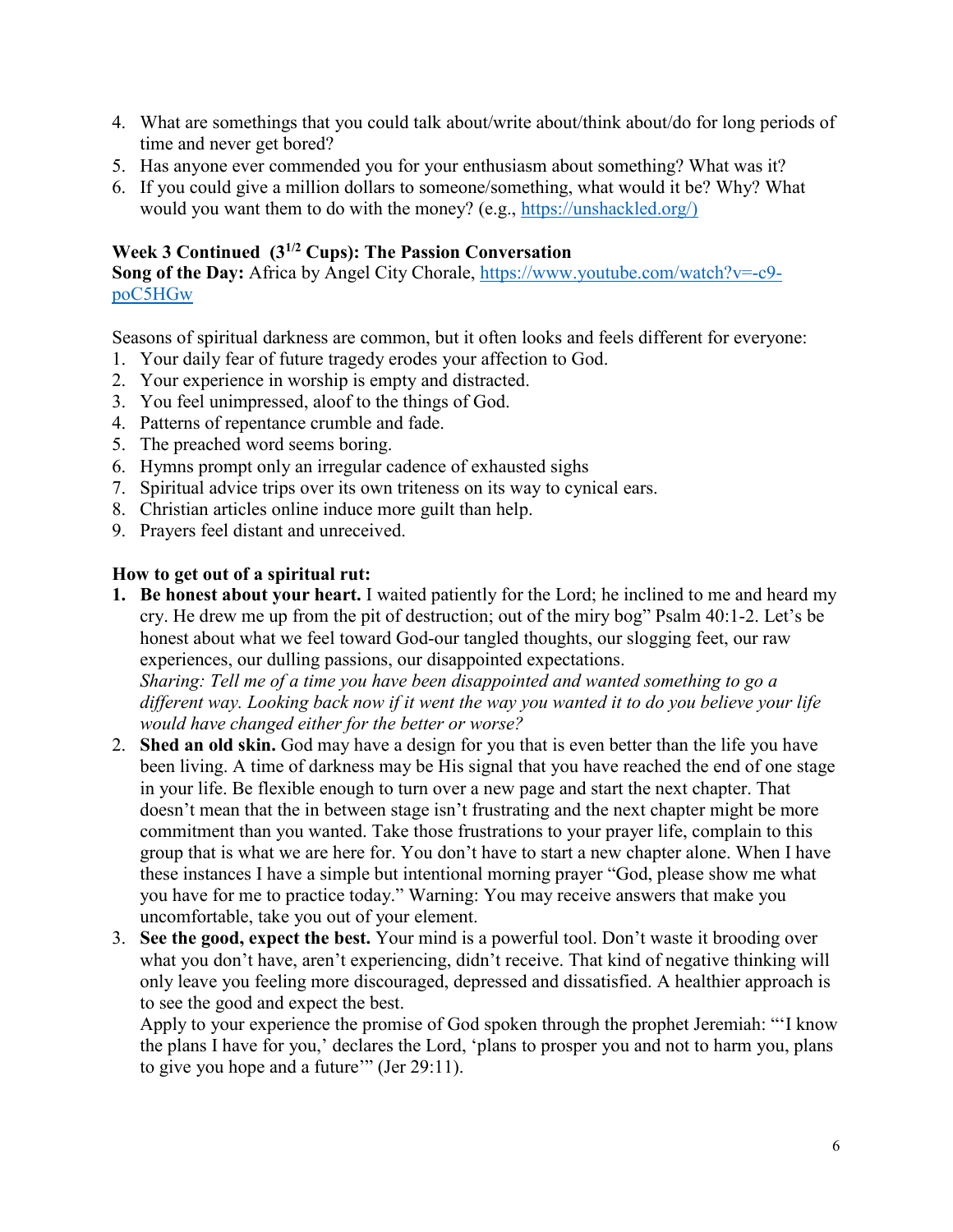4. **Always choose faith over understanding.** Sometimes, when an urgent prayer is not answered, darkness descends. If that is the case, always choose faith over understanding. Christian author Catherine Marshall tells of a time when she emerged from six months of spiritual darkness following the death of her second granddaughter, for whom she had prayed that God would heal.

In spite of her fervent prayers, the infant died, plunging Mrs. Marshall into a spiritual black hole. After great depression and much soul searching, insight came. "When life hands up situations we cannot understand, we have one of two choices," she wrote. "We can wallow in misery, separated from God. Or we can tell Him, 'I need you and your presence in my life more than I need understanding. I choose you, Lord. I trust you to give me understanding and an answer to all my Why's — only if and when you choose.'"

- 5. **Get out of your own head.** To a certain extent your current spiritual emotions may be the circumstances that you've been given- the cards you've been dealt-being faithful doesn't mean you won't have unrest or grief. Let those feelings lead you into being more comfortable in your own skin, and as an extension a deeper more real relationship with the God who made you and gave you this story. Turn off your phone, go to an open field, kick off your shoes, sit under a shade tree. Don't fear boredom, embrace it, use the time to listen. You are fortunate to know and believe openly in your father as some in other countries don't have that luxury. Find a grateful place. I don't know if anyone has seen the movie war room where she had a praying space and this where she connected with God. Find something like that for yourself.
- 6. **Let your gifts and talents lead you.** During a dark time it is difficult to know what to do or which direction to move. Let your God-given gifts and talents provide a cue. Father John Catoir explains: "If you have a beautiful voice, then use it some way for God's glory, and for your happiness. If you are a good teacher, than presume that God wants you to teach. Put your gifts at the service of others."
- 7. **Look for the lesson in the darkness.** The saints and mystics of past ages were profoundly aware that some of the most powerful spiritual lessons are gleaned during times of darkness and dryness. Observe, study and analyze your condition, thus gleaning new insights.
- 8. **Use the three healing words.** "I forgive you" are three of the most powerful words a person can speak. Ask yourself if your current spiritual situation is connected to feelings of anger, resentment and hostility over someone who has hurt you. If that is the case, consider extending forgiveness.
- 9.

One good way to do that is by writing a letter to the person who hurt you. Without blame, judgment, hostility or anger, spell out the truth of what happened as you experienced it. Say "I forgive you." Only mail it if you feel there is a reasonable chance that good would come from the recipient's reading your words. If the person who caused your pain is deceased or incapable of hearing you, burn the letter. As you watch it become consumed by flames, let your anger symbolically go up with the smoke.

How many of you feel like you need to do this? Would anyone like to share? (e.g., Story of father with bipolar disorder, alcoholic, drug addict. Many times he forgot to pick me up, when he did he put me in danger by his rapid highs and lows. I remember things that he did as early as age 2 multiple nights of staying up all night due to him thinking someone was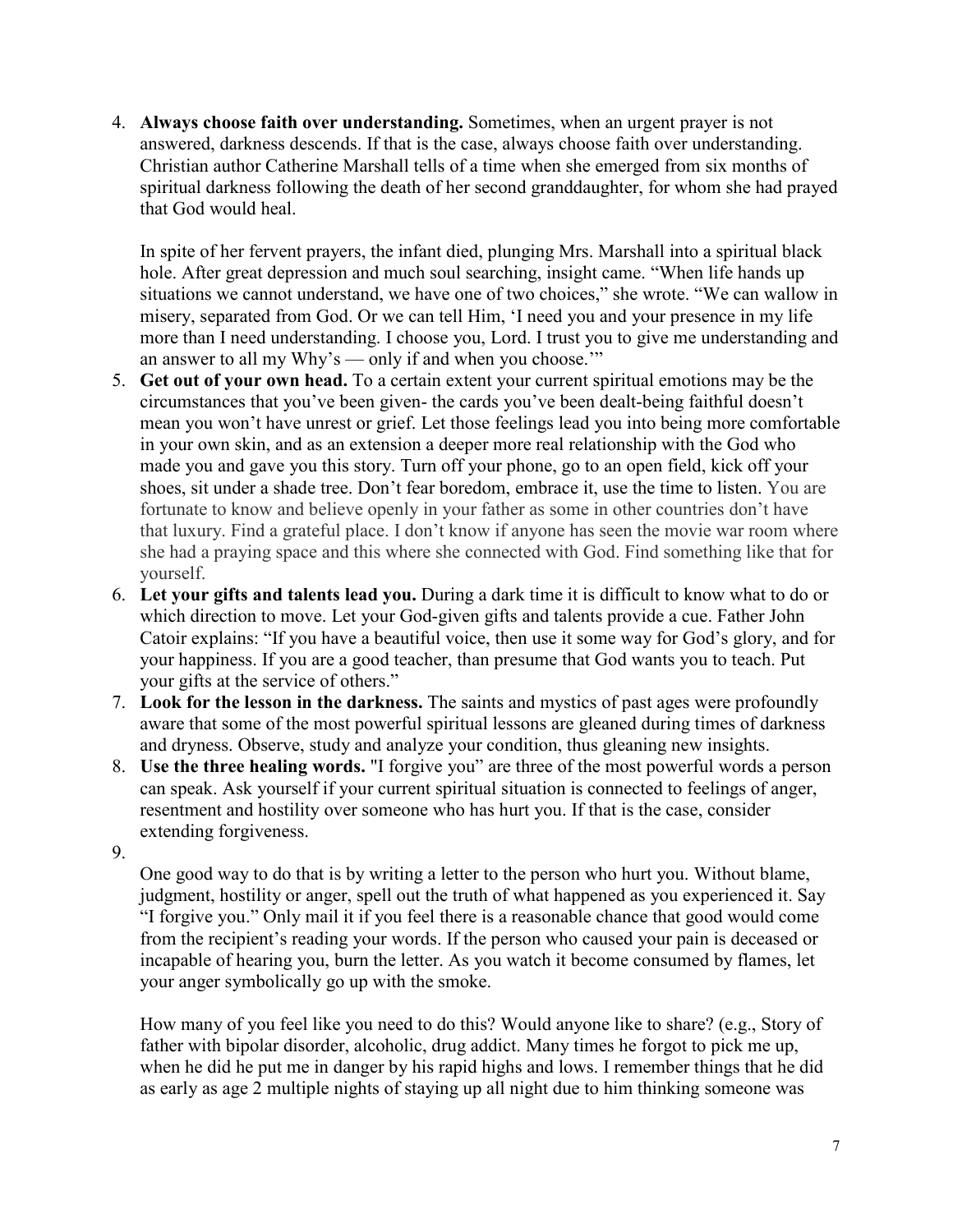following us motorcycle gang, drug dealer, mafia. That wasn't even the biggest issue, the largest was when Aspen was born he was in the mental institution and decided to leave and come to my home. With a new born in my house he rang the doorbell at 1am, he was manic when I answered the door. For my newborns safety I shut and locked the door behind me and told him that he needed to find a place to stay for the night and I could help with that, he didn't take that as an answer as he wanted to stay in my house. I told him no which was not well received and said his two options were to go back to Illinois – home was 5 hours away or to go sleep somewhere other than here. He stayed in his car and called me at 5 am. By this time I was awake for the day and took him to breakfast. I never forgave him for my previous experiences as a child and I have not forgiven him for putting me in that position with Aspen. Just writing this helped, but I still feel guilty to not really be able to fully forgive at this point.)

10. **Be an angel.** "Are not all angels ministering spirits sent to serve?" declares the writer of Hebrews (1:14). Nothing expands the capacities of the soul as does reaching out and helping another person. Be the individual who stands up for justice when an unjust action or word is committed. When others act cowardly, be the one who responds with courage and conviction. Where there is cruelty and unfairness, be sure to soften those blows with kindness and understanding.

St. Paul urged Christians: "Each of you should look not only to your own interests, but also the interests of others" (Phil 2:4). By being God's angel you not only help others, but also help yourself feel better about your life.

- 11. **Do the right thing.** Many people including those in highly paid positions and lucrative careers — are bored, frustrated and unfulfilled by their work. Whether or not you are employed, take time for a spiritual career assessment. Ask yourself: What do I love to do? What am I good at? What activities bring me the greatest spiritual and emotional pleasure? How can I use what I like to do to make a living and a contribution to the world?
- 12. **Utter blessings.** Even though you may be experiencing darkness, pray that all those with whom you have contact will experience God's blessings of peace, power, wisdom, love, joy, prosperity and health.

Privately pray these prayers for your spouse, children, friends, neighbors, employer, employees and even strangers. "Blessings keep our awareness of life's holy potential ever present. They awaken us to our own lives. . .with each blessing uttered, we extend the boundaries of the sacred and actualize our love of life," writes Rabbi Lawrence Kushner, author of *The Book of Words: Talking Spiritual Life, Living Spiritual Talk*.

(e.g., I know you know one of these people that do this so well. My grandmother is one of those people. She says her prayers like clock work and has her long list that she completes every morning and night. She has been on oxygen for 10 years and is now 90 years old, she says I have no idea why God is keeping me here, but I keep praying because there is a reason why he keeps having me rise every day.)

13. **Have a listening ear.** When you pray, remain still and silent in God's presence. Maintain a listening ear. God is a friend of silence. It is in solitude and silence that His will is most clearly determined. Be guided by this prayer offered by Dr. Howard Thurman: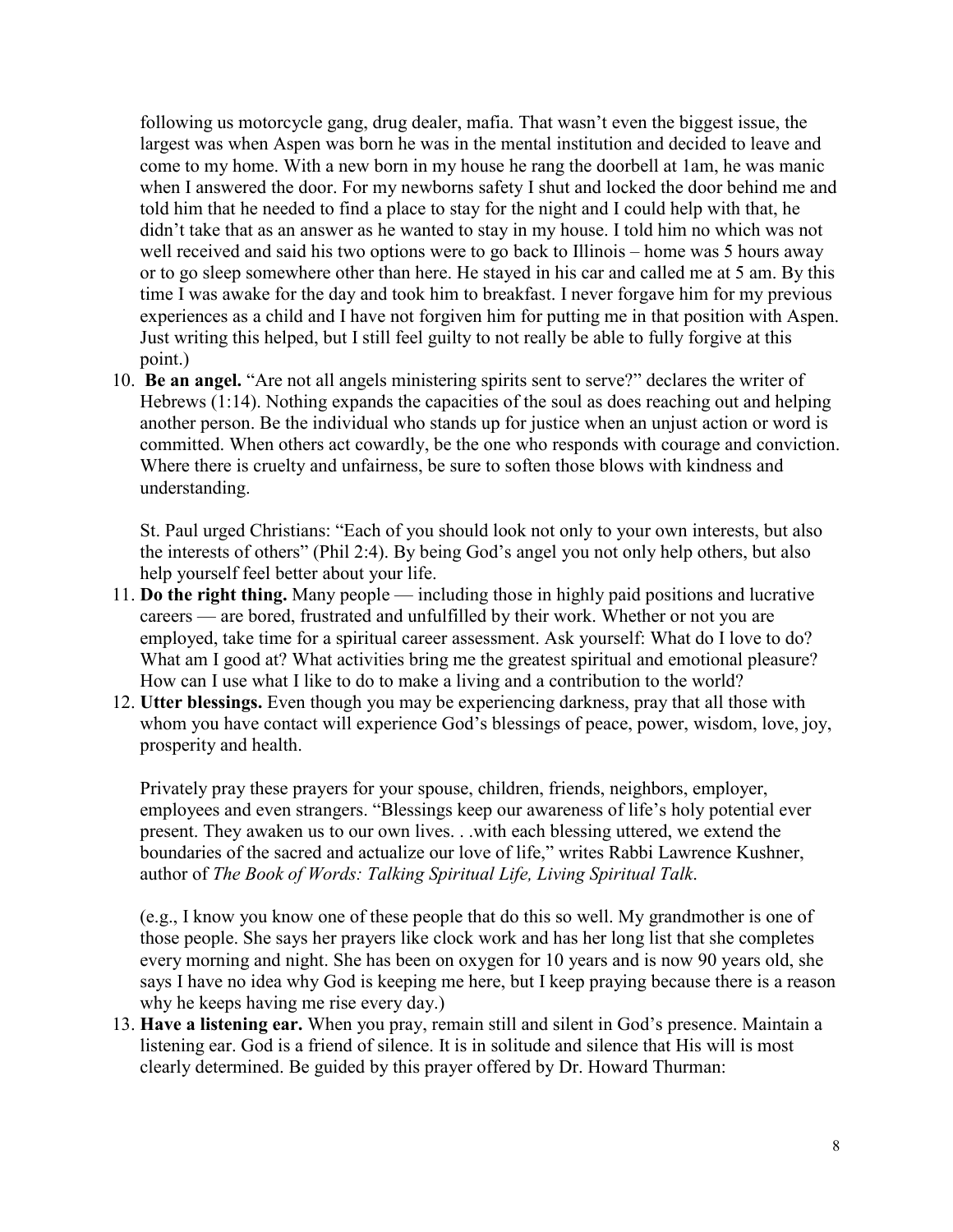"Give me the listening ear. I seek this day the ear that will not shrink from the word that corrects and admonishes — the word that holds up before me the image of myself that causes me to pause and reconsider — the word that challenges me to deeper consecration and higher resolve."

I especially challenge everyone to have a listening ear after each of our sessions, if you feel a tap on your shoulder from God to go back up to one of our group members in the welcome center do it, they may have something on their mind that they need help with.

14. **Trust God even if you feel lost.** No matter how you feel, continue trusting God for guidance and direction, perseverance and strength. God is not a cold, distant parent. God likes you. He smiles when you come around, he is not mad. God is proud of you because you are his. When you make something art, music a child you are proud of it, a piece of you is woven into it. "That is my kid. Yeah, they screw up, but I am proud of them." Run to him like he is coming home from work, yell father as you jump in his arms.

Some of the things I brought up were actionable items however remember to pace yourself, you don't need to do all of them right away. Chose one thing that you would like to try, start small. We are in this for the long hall. Take a prayer walk once per week, add 5 minutes of prayer a day, sit and ponder a verse in the Bible. If you climb a mountain with great speed you will take frequent breaks and be winded frequently, when you get to the top and the oxygen is at a lower percentage you could get sick. Stay well, go at a slow pace, find a pace you can live with. Don't burn yourself out. What are you going to choose to do?

### **Week 4 (4th Cup): The Spiritual Growth Conversation**

**Opening:** I will build you up again and you will be rebuilt, O Virgin Israel. Again you will take up your tambourines and go out to dance with the joyful (Jeremiah 31:4).

God, you are rebuilding me right now. I feel the growing pains. I see the unnecessary pieces of my life fall away. I watch as my new life emerges from the dust of construction. It is hard to be carved into a new being, Lord. Be gentle with me as You mold me into a creation that serves You even better. There will be a day in the near future when I will dance. Music will flow through my life and give me a reason to shout with great happiness. God, please keep working on me. Your vision for my life is worth the wait. Amen.

**Song of the Day:** All my Hope by Crowder<https://www.youtube.com/watch?v=isxchQqj0MI>

**Quote of the Day:** "All that is gold does not glitter, Not all those who wander are lost; The old that is strong does not wither, **Deep roots are not reached by the frost**." –J.R.R. Tolkien

When we look at the things we are trying to derive joy, security, and value from, it shows us the direction of our roots. **Are we drawing "sap" from Christ, or is our security in people, possessions, position, and other things**?

**Video of the Day:** <https://www.youtube.com/watch?v=kByl1ZWD3pU&t=217s>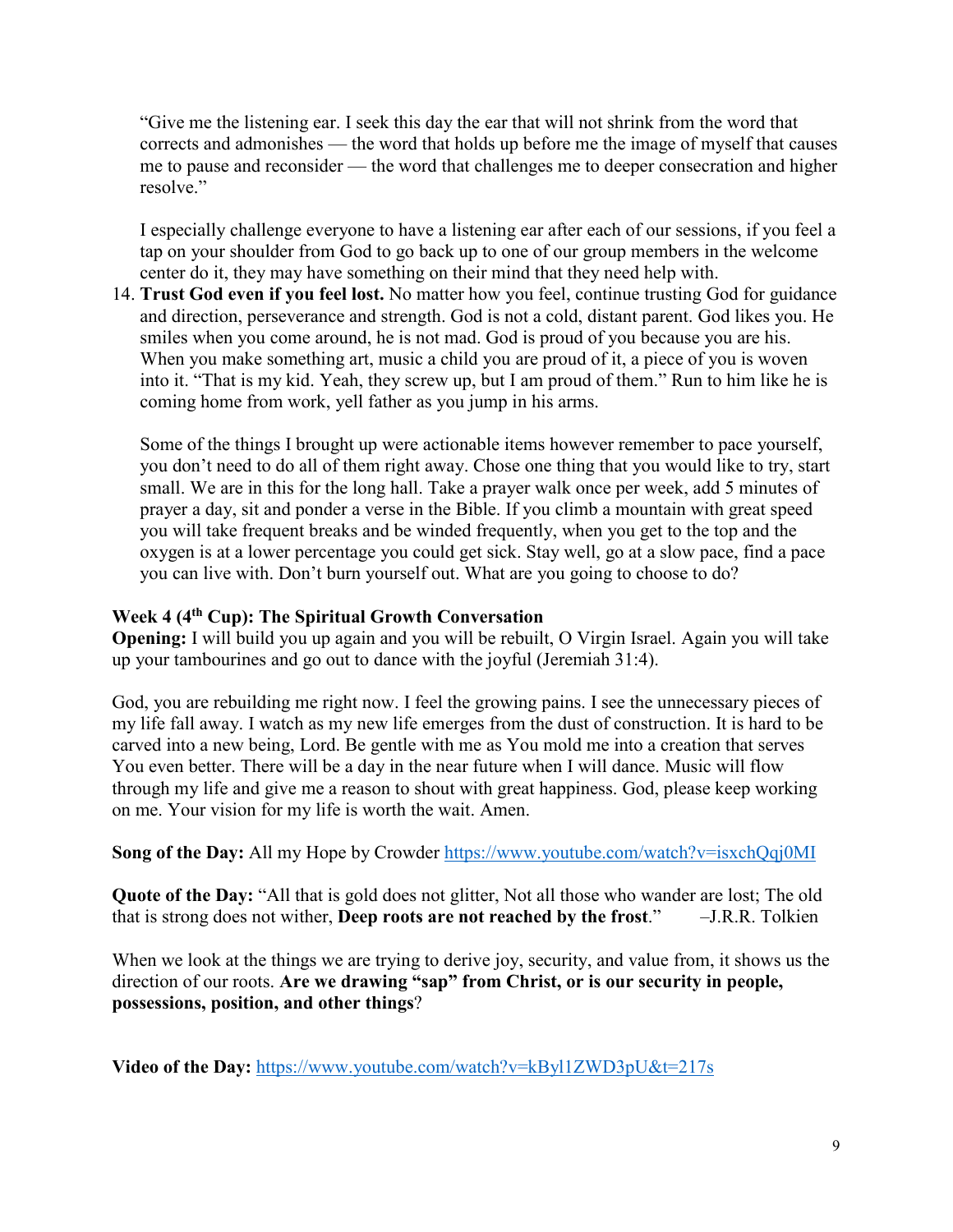#### **Romans 12:1-2: A Living Sacrifice**

12 Therefore, I urge you, brothers and sisters, in view of God's mercy, to offer your bodies as a living sacrifice, holy and pleasing to God—this is your true and proper worship. <sup>2</sup> Do not conform to the pattern of this world, but be transformed by the renewing of your mind. Then you will be able to test and approve what God's will is—his good, pleasing and perfect will.

#### **Group Conversation:**

In the Wesleyan tradition, we speak of "acts of piety" (e.g., bible study, prayer, fasting, worship, sharing your faith, sacraments, accountability) as ways to grow in our relationship with God. What acts of piety do you practice?

If someone else was objectively examining your life, **where would they see the most growth over the last year or two?**

- 1. What acts of piety would you like to grow in?
- 2. What's one sin pattern that through the Spirit you would like to gain control over?
- 3. What would it look like for you to connect with God daily? How do you make that happen? How would you spend that time?
- 4. Who in your life could you commit to staying accountable with in spiritual practices?
- 5. What do you want from God in your spiritual life?
- 6. What does offering your life as a "living sacrifice" mean?

# **Week 4 Continued (41/2 Cups):Accountability**

**Opening:** Brothers and sisters, if someone is caught in a sin, you who live by the Spirit should restore that person gently. But watch yourselves, or you also may be tempted. 2 Carry each other's burdens, and in this way you will fulfill the law of Christ. 3 If anyone thinks they are something when they are not, they deceive themselves. 4 Each one should test their own actions. Then they can take pride in themselves alone, without comparing themselves to someone else, 5 for each one should carry their own load (Galatians 6:1-5).

**Song of the Day:** Come as You Are by New Respects https://www.youtube.com/watch?v= tk-[FWY9pSE](https://www.youtube.com/watch?v=_tk-FWY9pSE)

**Quote of the Day:** "Accountability is not primarily others calling you out on your sin but others calling you up to the person you are in Christ." –Luke Gilkerson

#### **Video of the Day:** <https://www.youtube.com/watch?v=KhqEFUQbyq0>

I think we can all agree that accountability starts in relationships. It's giving someone permission to help you keep the commitments you made.

1. There are many different types of accountability: **An ongoing accountability group.** You may have a small group of close friends (1-4) who meet regularly for fellowship, prayer, and accountability. Ideally, this group would be a local group so that you could really enter into each other's lives, share your problems, offer support, build each other up, and encourage each other.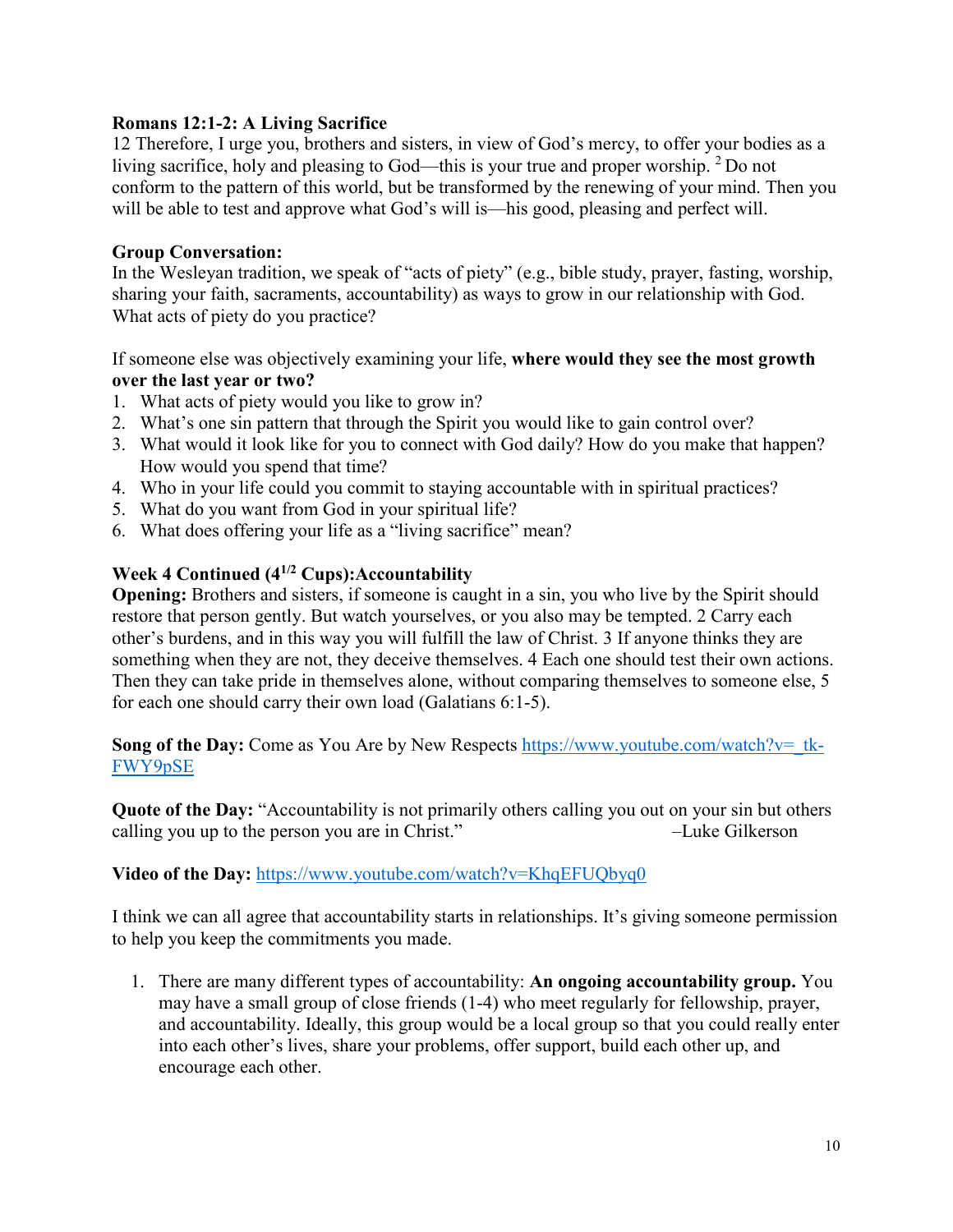- 2. **A specific purpose, limited-time accountability partner or group.** Sometimes we need accountability for a limited time to work on one goal. Maybe you have a weight loss group where you hold each other accountable to what you ate that week. Or maybe you're married and attracted to someone other than your spouse. You might ask someone to hold you accountable to not even think about that person so you won't fall into temptation. This accountability can take place by email, phone, text, or in person. With this type of accountability, you don't necessarily have to know the person well, you just have to be committed to contacting them each day.
- 3. **A deep friendship where you talk about spiritual things.** In a sense, a close friendship often becomes an accountability of sorts. If you have a close friend who is willing to talk to you when he or she sees something amiss in your life, she's holding you accountable just by bringing those things up.
- 4. **A church fellowship.** Ideally, your church should be a place where you feel comfortable in sharing your struggles and asking for help. It should also be a place where your fellow church members aren't afraid to challenge you in a loving, grace-filled way. It's almost impossible to have this happen though unless your church is very small or unless you get involved in a small group in your church. Accountability works best in close relationships.<sup>[1](#page-10-0)</sup>

Last week we talked a little bit about accountability and what it looks like for each of us. Many have their spouse as their accountability partner and no one else. As before mentioned your spouse is a great accountability partner, but we all have times that sometimes we can't be as open or honest with our spouses as we would like or maybe they are not as firm with us when we need them to be. Having at least one more accountability partner is ideal. (For example: I work out very regularly however I don't pressure my husband to work out, I do however hold my best friend, Hannah, accountable for her weight loss journey as we have an understanding with each other to motivate one another. I don't know about you but just having that person there asking me if I did something I said I was going to do, I will be far more likely to do it.)

Why do you think that accountability in church is unpopular?

1. People hate conflict: few people want to call others out

l

- 2. People like their privacy: Confessing a spiritual weakness is uncomfortable and can be too personal for some. We may lack quality friendships- you know the ones that stick with us through thick and thin, those who compel us to do what is right. Don't just give an account of sin to another, but instead think of it as receiving an account of God's grace in return from a friend.
- 3. Christians are not taught about biblical accountability: James 5:16 is not a suggestion but a command. "Confess your sins to one another and pray for one another, that you may be healed." Moreover, this is a command tied to our health as Christians. In this text James mentions cases where personal sin leads to a serious physical or emotional illness, calling for the elders of the church to administer healing. Before we get to that point, however, we should be in the practice of the regular "preventative medicine" of confessing our sins to each other and praying for each other.
- 4. Christians falsely believe accountability is only for behavior modification: Some reject the idea of accountability because they believe it is all about fear or shame-based change.

<span id="page-10-0"></span><sup>1</sup> https://barbraveling.com/2015/03/04/christian-accountability-partners-a-beginners-guide/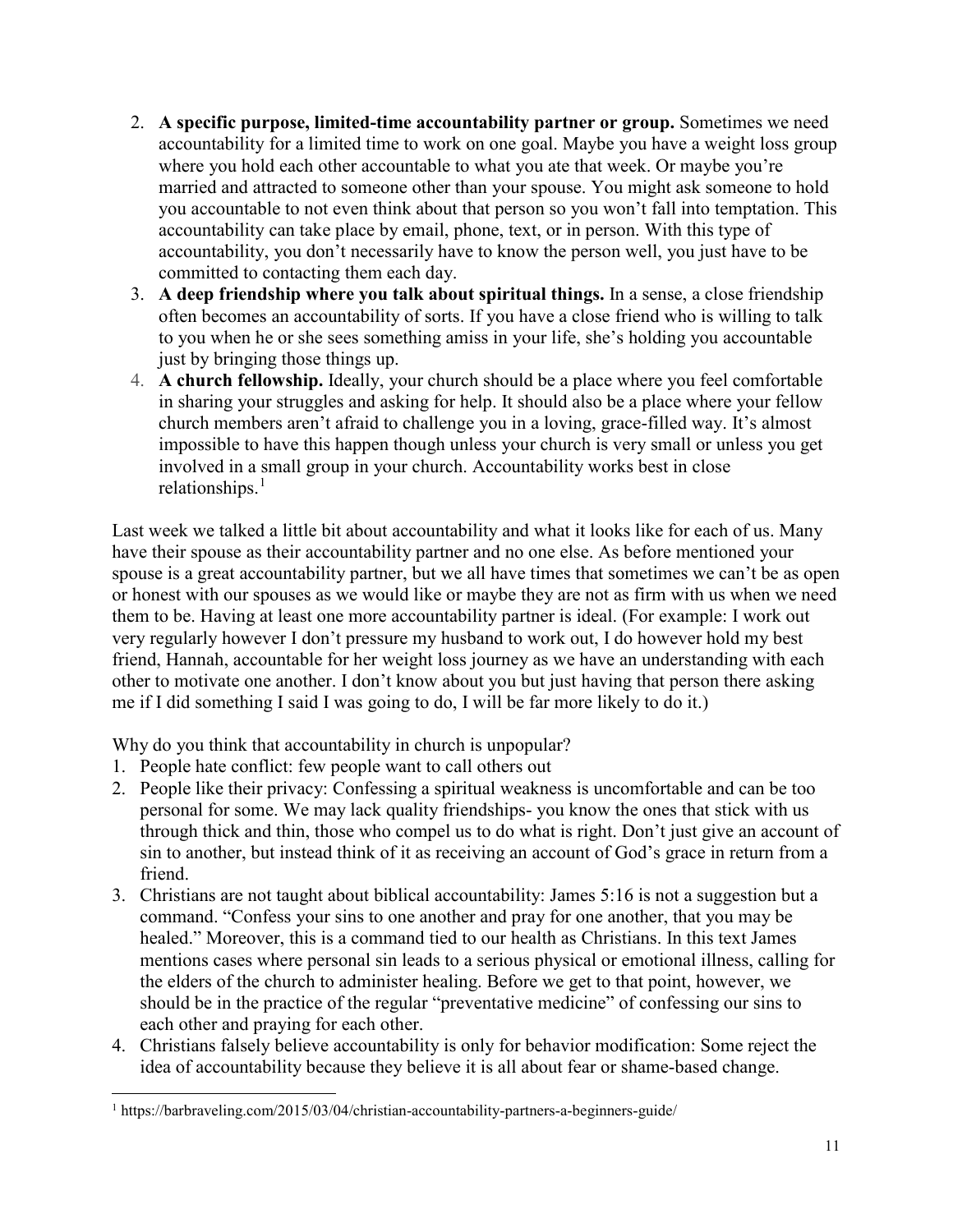Accountability for them is about staying away from certain taboo sins so they can avoid an awkward conversation in the future. But the Bible says there's a kind of conversation we can have that actually addresses the heart—not just outward behavior (Hebrews 3:13).

- 5. Some may have experienced unhelpful accountability. What if we used this excuse for anything in which we engage such as listening to sermons, praying together, taking communion? We don't just give up, instead we strive to do them better next time.
- 6. An individual may believe accountability in the church is only a crutch for when things get really bad.

As a person seeking accountability here are some steps to help be successful:

- 1. Know what you need: tied to specific outcomes
- 2. Make it a priority create core values to define how we show up for each other.
- 3. Use a custom tracking system daily worksheet, weekly worksheet, quarterly goal setting worksheet
- 4. Prioritize goal setting activities
- 5. Choose your group wisely.

What makes a good accountability partner in your opinion?

Has time to talk and is present, makes it a priority, listens first, non-judgmental, challenges their accountability partner, praise the small steps, plan preventative steps, tap the power of positive motivations, is also interested in growth, gives grace when you fail, and recognize when others are needed.

How do you find an accountability partner? First pray that God will reveal to you a person or small group. Start asking! Make a list of people you can ask, this maybe out of your comfort zone but it may surprise you that one of them is looking for the same thing. If you do receive a no don't take it personally not everyone wants to open themselves up to that level of vulnerability and not everyone wants to work on transformation.

Once you find your partner how do you get started?

- 1. Begin by setting a time for how long you plan to hold each other accountable
- 2. Establish how often you'll report to each other.
- 3. Establish what you will report each day
- 4. Establish the method you'll use to report
- 5. Start holding each other accountable
	- If your partner doesn't report one day be sure to call or email and ask how they did
	- If your partner is giving a fuzzy answer ask them for clarification
	- Always give grace
	- Remember that only God has the power to transform you so don't expect miracles from your accountability partner.
	- Don't expect your spouse to be your accountability partner just because you're married to them.

Accountability is hard work and at times it can be emotionally draining, and that is okay. We all have blind spots, we need someone else to see those and point them out.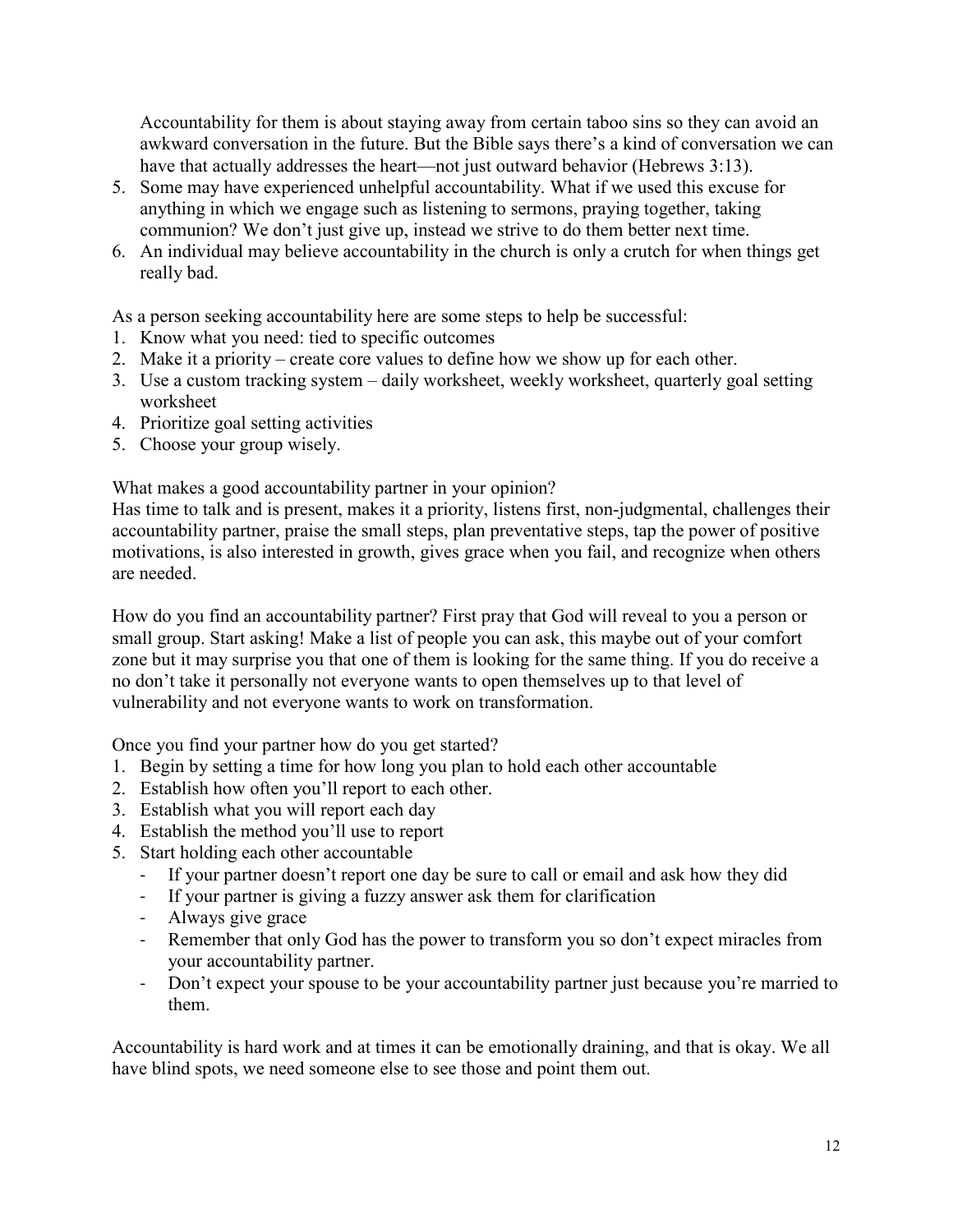# **Week 5 (5th Cup): The Opportunities Conversation**

**Opening:** " And whatever you do or say, do it as a representative of the Lord Jesus, giving thanks through him to God the Father" (Colossians 3:17).

**Song of the Day:** <https://www.youtube.com/watch?v=dOBaLrItEyc>

**Quote of the Day:** He who has a why to live can bear almost any how. –Friedrich Nietzsche

**Video of the Day:** <https://www.nationalservice.gov/programs/senior-corps>

I think some questions to help start you off:

- 1. What population do you want to serve? Children/homeless/single moms/elderly/animals
- 2. Do you want to work alone or with a group?
- 3. Do you want a one-time volunteer opportunity or an ongoing?
- 4. What skills can you offer?
- 5. Are you interested in learning a new skill?
- 6. What do you want to learn from this experience?
- 7. How much time are you willing to commit?
- 8. What is your why for volunteering? This will drive you to keep it up when it gets hard
- 9. Are you physically or emotionally prepared? Maybe grab a cup of coffee with someone who currently volunteers in the place you want to and talk about the good/bad/and ugly.

# **Group Conversation:**

- 1. Has anyone ever given you an opportunity that allowed you to use your gifts in leadership and service? Why did they offer it to you?
- 2. Who do you know that has your dream job/dream service opportunity? What would you say to them if they were here now?
- 3. What kind of opportunities are available for you in using your gifts, talents, and passion in the world in the month/months ahead?
- 4. What could 2 or 3 people in your community do about the social justice issue that fires you up in the 2 months ahead?
- 5. What are you willing to do to open up more opportunities?

# **Week 5 Continued (51/2 Cups): Fear of Failure**

**Song of the Day:** Fear is a Liar by Zach Williams <https://www.youtube.com/watch?v=1srs1YoTVzs>

**Quote of the Day:** "Fear has two meanings: Forget everything and run or face everything and rise. The choice, is yours." –  $\overline{Z}$ ig Ziglar

**Video of the Day:** <https://www.youtube.com/watch?v=yD6WBe-FU7Y>

What is it that you are most afraid of? Honestly when I first thought of starting this small group I was afraid no one would show up, or worse they would and the next week they would think I did such an awful job that they wouldn't come back.

# **Exodus 17: 8-13: The Amalekites Defeated**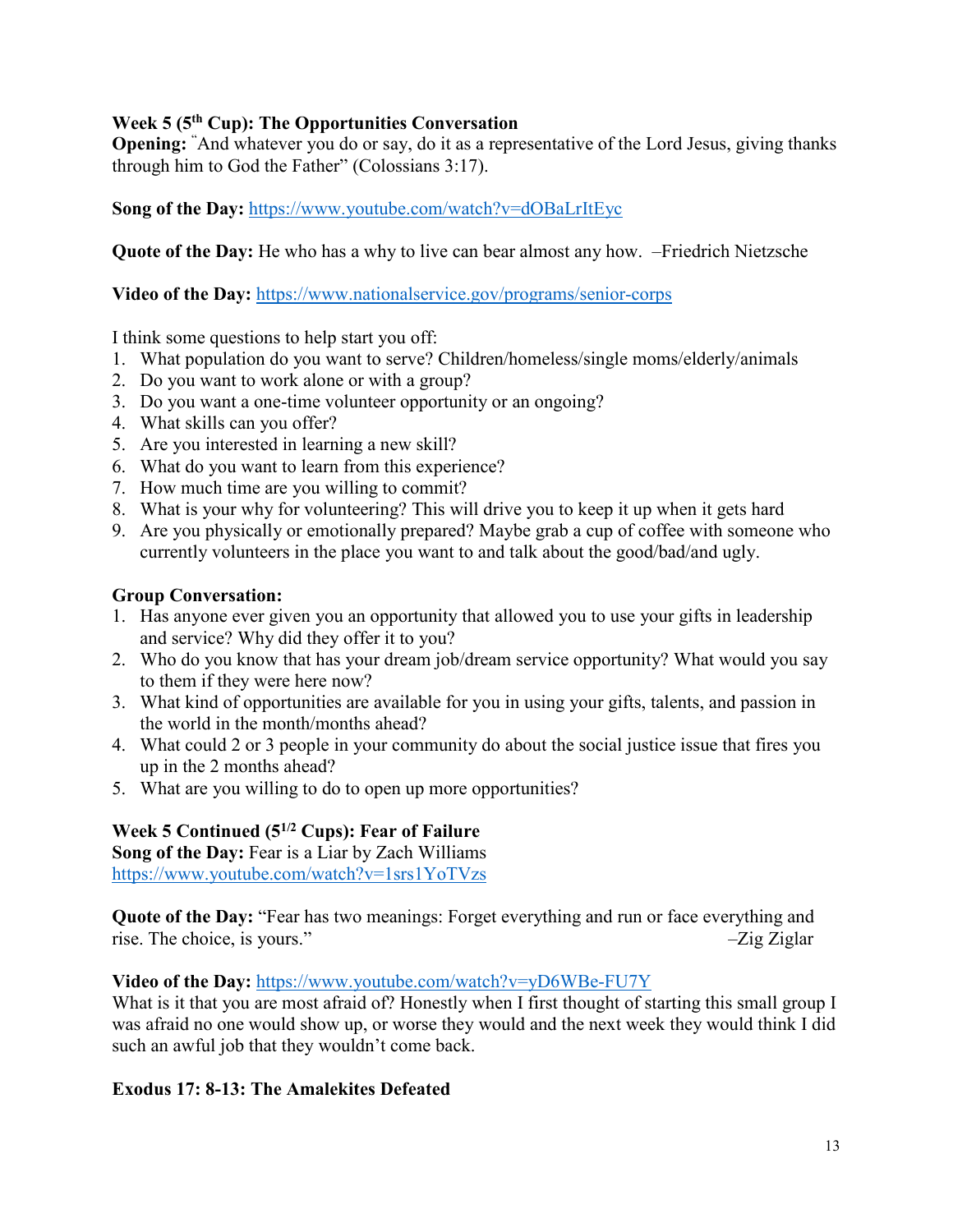<sup>8</sup> The Amalekites came and attacked the Israelites at Rephidim. <sup>9</sup> Moses said to Joshua, "Choose some of our men and go out to fight the Amalekites. Tomorrow I will stand on top of the hill with the staff of God in my hands."

<sup>10</sup> So Joshua fought the Amalekites as Moses had ordered, and Moses, Aaron and Hur went to the top of the hill. <sup>11</sup> As long as Moses held up his hands, the Israelites were winning, but whenever he lowered his hands, the Amalekites were winning. <sup>12</sup> When Moses' hands grew tired, they took a stone and put it under him and he sat on it. Aaron and Hur held his hands up—one on one side, one on the other—so that his hands remained steady till sunset. <sup>13</sup> So Joshua overcame the Amalekite army with the sword.

The Israelites had a challenging time finding food and water in the dessert as they traveled. Facts about Rephidim:

- 1. Is a large wilderness area of about 1000 sq km = 386 square miles
- 2. Israel spent 3 days there (day 17-19 from the Red Sea Crossing)
- 3. 3 Key events occurred here: complaint of no water, Amalekites attacked, and Moses built an alter
- Did you know Rephidim means resting place? The place where the Israelites were to rest a battle breaks out.
- How would you describe the Amalekites? They were a tribe mentioned during the time of Abraham (Genesis 14:7) They were an enemy of the Israelites. I imagine them to be an organized military group.
- Let's put ourselves in the shoes of a simple Israelite "soldier" worn out, travelling for 19 days in the dessert, not the best of health, skinny. Scared? Not a skilled fighter?
- Let's go to the next character. Moses: How old was he at this time? Leadership and responsibility is tiring.
- What about Aaron and Her?
- Some take-aways from this passage all deal with spiritual gifts. Each individual has a calling, they all have active involvement from fighting, to holding the arms, God being there for them. Without one person this amazing event could have gone a different way. Victory may not have been achieved.
- Success in life is dependent on many others, I couldn't have a successful career just by myself. Just think of all the things that have to go right to have the life you have now:
- What if I was born in Africa? Or born in the 1300s?

- 1. So who holds up your arms?
- 2. Is there someone you can name who you think will condemn you if you fail to reach a goal?
- 3. Who in the church comes to mind as supporting the church?
- 4. What has been your experience with failure in life?
- 5. Can fear of failure be paralyzing and motivating? Why or why not?
- 6. Living in fear keeps us from experiencing our God-given potential. Agree or disagree and why?
- 7. Was there a time when you were fearful of the future and acted out on that fear (i.e., leading to anxiety, etc.)? What happened?